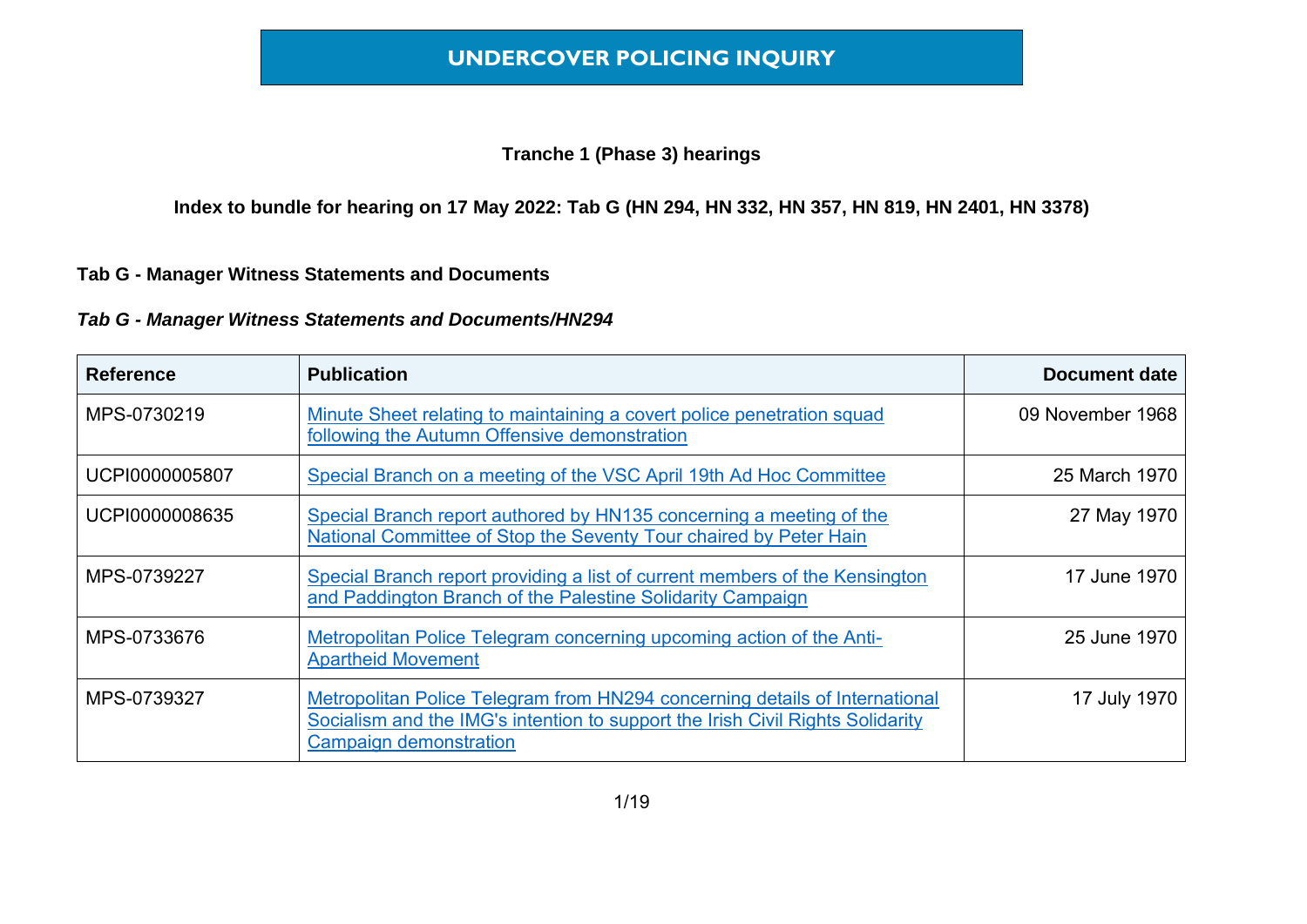| MPS-0739491    | Special Branch report by HN347 on a private meeting of the INLSF                                                                                                          | 02 February 1971       |
|----------------|---------------------------------------------------------------------------------------------------------------------------------------------------------------------------|------------------------|
| MPS-0728833    | Special Branch report noting that copies of the Sinn Fein 'Constitution and<br>Rules' have been received from Dublin                                                      | 07 May 1971            |
| MPS-0739468    | Special Branch report by HN347 on a private meeting of the INLSF                                                                                                          | 15 June 1971           |
| MPS-0728852    | Minute Sheet, Memo to A8, and Special Branch report on the intention of Sinn<br>Fein to post pickets at certain locations                                                 | 15 June 1971           |
| UCPI0000014390 | Note for File signed by DH Jones concerning SDS presence at a conference<br>of the Progressive Intellectuals Study Group                                                  | 03 December 1971       |
| UCPI0000030066 | Special Branch letter enclosing minutes of a meeting between Security<br>Service, Commander Rodger, Dixon, Saunders, HN294 and DS Smith held on<br><b>13 January 1972</b> | <b>18 January 1972</b> |
| UCPI0000008240 | Special Branch report by HN298 on a general meeting of the Putney branch of<br>the Young Liberals in which attendees elected members to executive posts.                  | <b>26 January 1972</b> |
| MPS-0730516    | Memorandum signed by HN332 to Commander Ops concering the possibility<br>of HN45 running Banner Books &<br><b>Crafts</b>                                                  | 07 February 1972       |
| UCPI0000008500 | Special Branch report on a meeting of the Irish Solidarity Campaign<br>discussing activities of the Anti-Internment League                                                | 03 March 1972          |
| UCPI0000007945 | Special Branch report on a delegate meeting of the Anti-Internment League<br>electing a March Committee                                                                   | 16 March 1972          |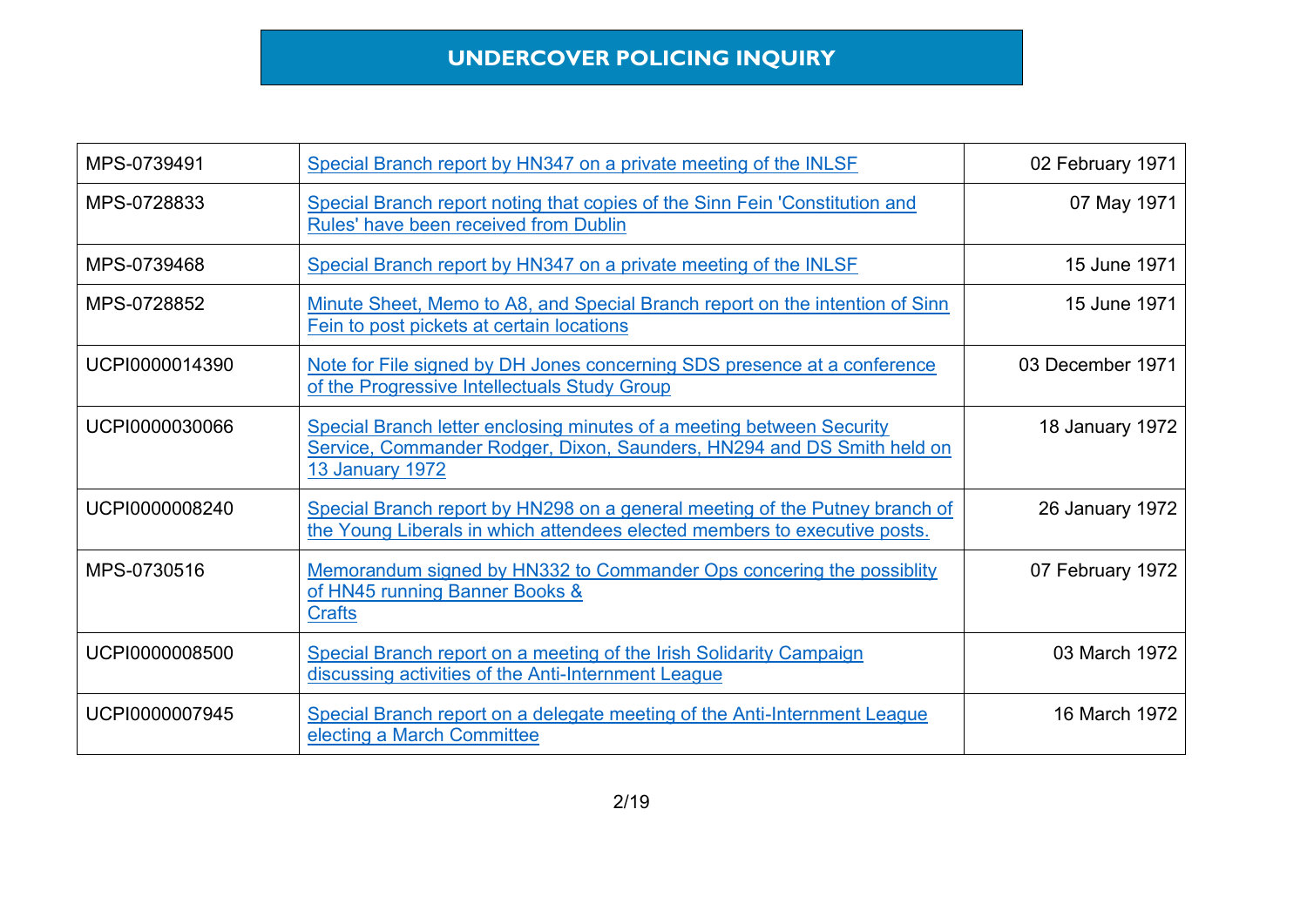| UCPI0000008501 | Special Branch report on a meeting of the Central London branch of the Irish<br>Solidarity Campaign discussing recent police raids on the homes of members<br>of the ISC and IS | 22 March 1972 |
|----------------|---------------------------------------------------------------------------------------------------------------------------------------------------------------------------------|---------------|
| UCPI0000026391 | Security Service Note for File regarding the possibility of working with Special<br>Branch on an issue                                                                          | 22 March 1972 |
| MPS-0734410    | Special Branch reports concerning meetings of the Northern Minority Defence<br><b>Force</b>                                                                                     | 29 March 1972 |
| UCPI0000007950 | Special Branch report concerning a meeting of the Anti-Internment League                                                                                                        | 04 April 1972 |
| UCPI0000008503 | Special Branch report on a meeting of the West London branch of the Irish<br><b>Solidarity Campaign</b>                                                                         | 11 April 1972 |
| UCPI0000008504 | Special Branch report on a meeting of the Central London branch of the Irish<br><b>Solidarity Campaign</b>                                                                      | 11 April 1972 |
| MPS-0728944    | Minute Sheet enclosing Special Branch report concerning the Anti-Internment<br>League soliciting funds from affiliated bodies                                                   | 11 April 1972 |
| UCPI0000007952 | Special Branch report on the inaugural meeting of the Finsbury Park Branch of<br>the Anti-Internment League                                                                     | 11 April 1972 |
| MPS-0739323    | Special Branch report on a delegate meeting of the AIL                                                                                                                          | 13 April 1972 |
| UCPI0000026392 | Security Service Note for File regarding the possibility of working with Special<br>Branch on an issue                                                                          | 13 April 1972 |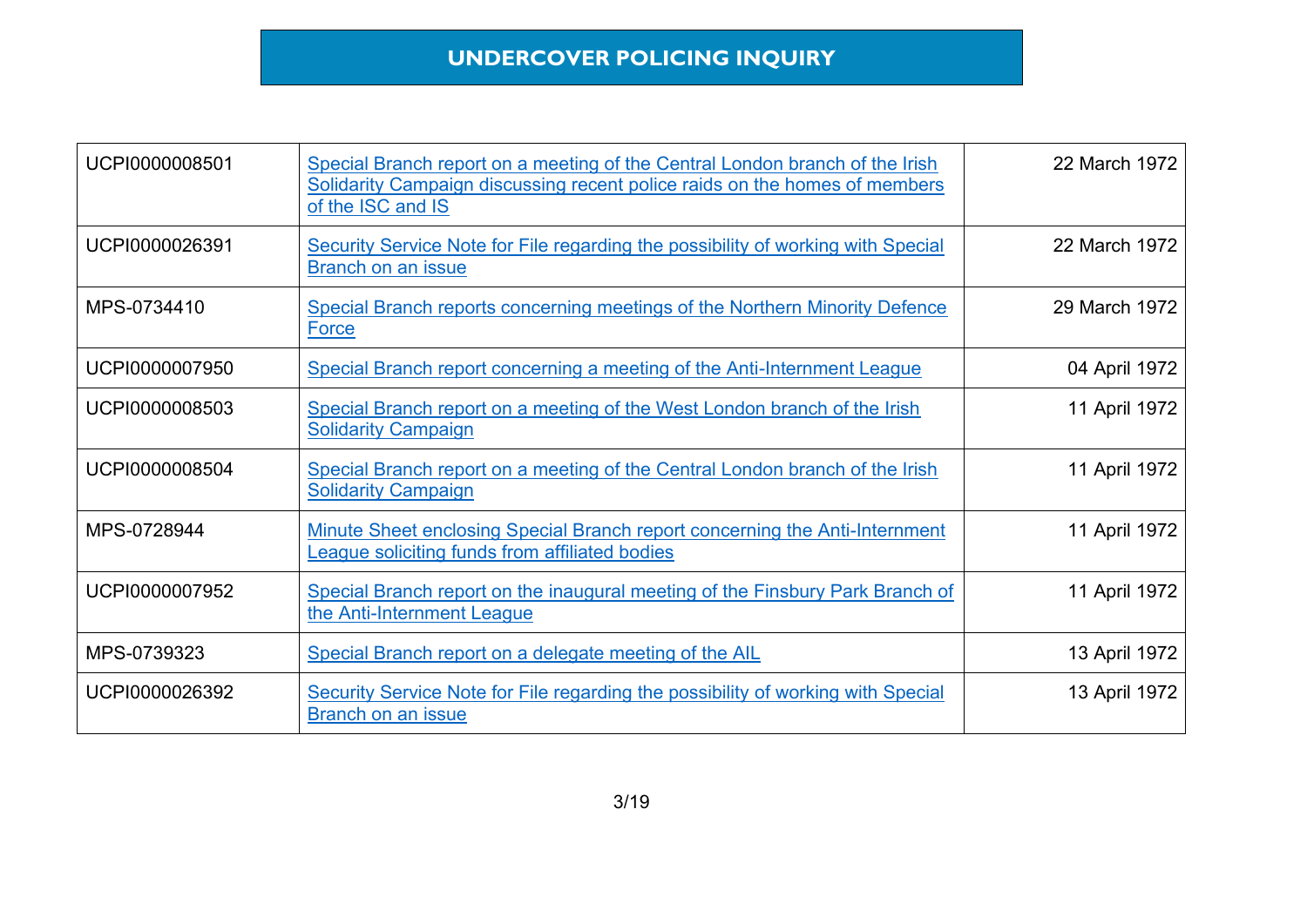| UCPI0000008506 | Special Branch report on a meeting of the Central London branch of the Irish<br><b>Solidarity Campaign</b>                                                                      | 14 April 1972 |
|----------------|---------------------------------------------------------------------------------------------------------------------------------------------------------------------------------|---------------|
| MPS-0734408    | Special Branch report on a general meeting of the Northern Minority Defence<br>Force further discussing a visit by William Craig of the Ulster Vanguard                         | 19 April 1972 |
| MPS-0728828    | Minute Sheet enclosing Special Branch report concerning the Anti-Internment<br>League demonstration against the Gloucestershire Regiment's march through<br><b>Bristol</b>      | 21 April 1972 |
| MPS-0734409    | Special Branch report concerning a meeting of the Northern Minority Defence<br>Force to draw up arrangements to oppose the upcoming Vanguard Rally                              | 21 April 1972 |
| UCPI0000008295 | Special Branch report noting that the Hammersmith Labour Party has lifted its<br>ban on allowing the West London IMG to use its rooms                                           | 27 April 1972 |
| MPS-0728841    | Minute Sheet enclosing Special Branch report concerning a meeting of the<br><b>Anti-Internment League</b>                                                                       | 05 May 1972   |
| MPS-0724172    | Memorandum from HN294 on SDS expenditure                                                                                                                                        | 09 May 1972   |
| UCPI0000010914 | Special Branch report authored by HN348 concerning a meeting of the<br><b>Revolutionary Women's Union</b>                                                                       | 11 May 1972   |
| UCPI0000010929 | Special Branch report authored by HN348 concerning an 18 year old<br>interested in joining the Schools Action Union                                                             | 11 May 1972   |
| MPS-0728847    | Minute sheet enclosing Special Branch report concerning a meeting of<br>Hammersmith and Fulham Branch of the Anti-Internment League authored by<br>HN301 and submitted by HN294 | 11 May 1972   |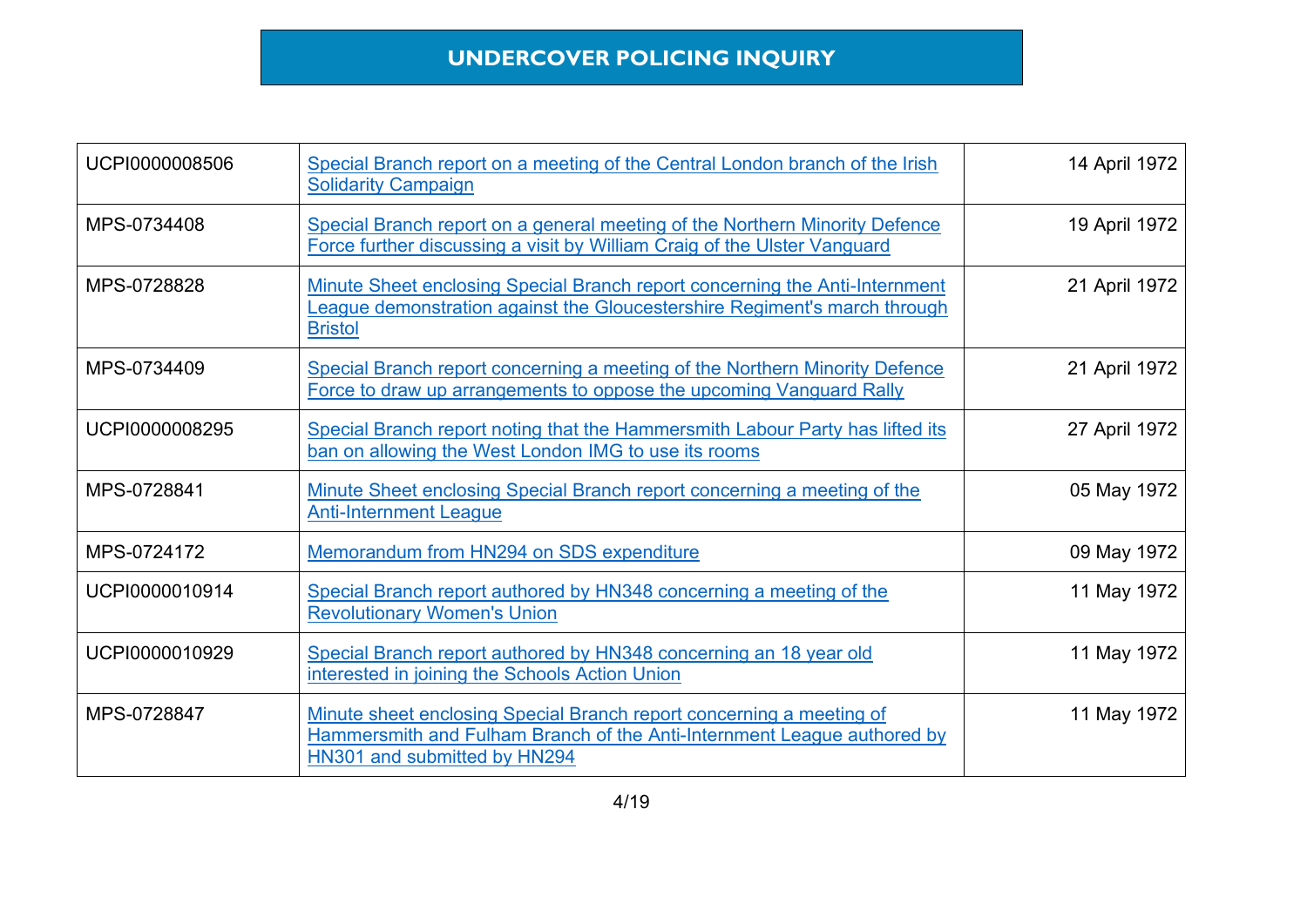| MPS-0526782    | Minute sheet signed by MD Rodger, enclosing reports concerning the arrests<br>and charges of demonstrators against the English Rugby Team's departure for<br><b>South Africa</b> | 17 May 1972  |
|----------------|----------------------------------------------------------------------------------------------------------------------------------------------------------------------------------|--------------|
| UCPI0000011750 | Special Branch report authored by HN348 concerning a meeting of the<br><b>Executive Committee of the Revolutionary Women's Union</b>                                             | 18 May 1972  |
| UCPI0000007894 | Special Branch report concerning a brief account of International Socialist<br>activity in Irish affairs in various parts of England and Scotland                                | 18 May 1972  |
| MPS-0724171    | File Note concerning a potential trip to Londonerry by HN344 with the<br><b>Northern Minorities Defence Force</b>                                                                | 27 May 1972  |
| MPS-0728855    | Special Branch report on upcoming activities of the Anti-Internment League                                                                                                       | 31 May 1972  |
| UCPI0000015688 | Special Branch report by HN338 submitting a list of people identified at an<br><b>IMG rally</b>                                                                                  | 01 June 1972 |
| UCPI0000008513 | Special Branch report on a meeting of the Central Branch of the ISC, including<br>a talk on the present situation in Ireland                                                     | 06 June 1972 |
| MPS-0728862    | Special Branch report on a meeting of the Anti-Internment League                                                                                                                 | 08 June 1972 |
| MPS-0734418    | Special Branch report concerning members of the Northern Minority Defence<br>Force meeting with the IRA in Londonderry                                                           | 08 June 1972 |
| MPS-0728860    | Special Branch report on a meeting of the Fulham and Hammersmith Anti-<br><b>Internment League</b>                                                                               | 08 June 1972 |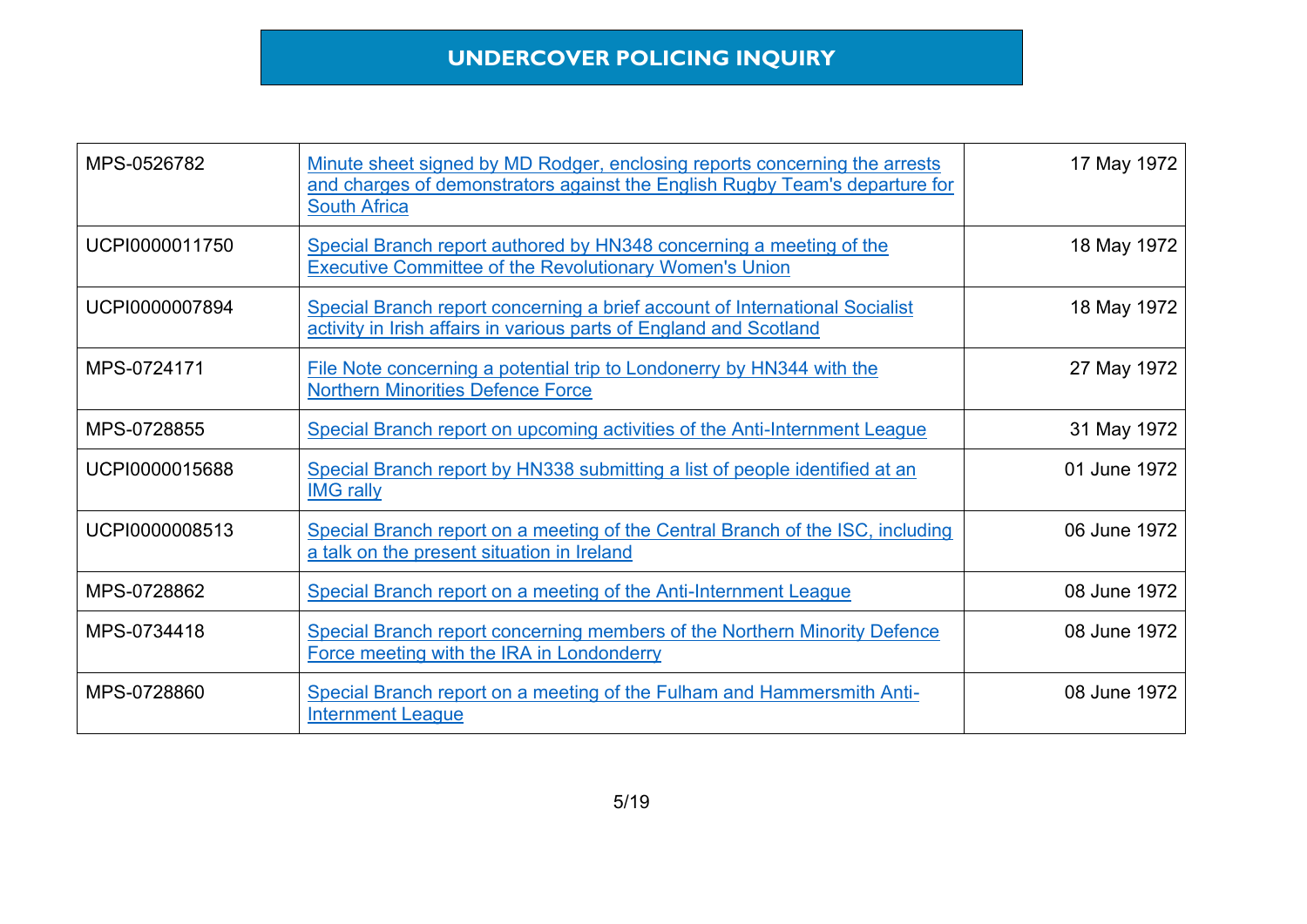| MPS-0734421 | Special Branch report concerning a meeting of the Northern Minority Defence<br><b>Force</b>                                                                                     | 12 June 1972 |
|-------------|---------------------------------------------------------------------------------------------------------------------------------------------------------------------------------|--------------|
| MPS-0739269 | Special Branch report concerning a delegate meeting of the Anti-Internment<br>League                                                                                            | 15 June 1972 |
| MPS-0739270 | Appendix to a Special Branch report concerning a delegate meeting of the<br><b>Anti-Internment League</b>                                                                       | 15 June 1972 |
| MPS-0728911 | Telephone Message on a public meeting to be held jointly by two branches of<br>the Anti-Internment League and the South London Irish Solidarity Campaign                        | 28 June 1972 |
| MPS-0728913 | Minute sheet signed by HN332, enclosing Special Branch report concerning<br>meeting of West London branch of Anti-Internment League authored by<br>HN301 and submitted by HN294 | 13 July 1972 |
| MPS-0728648 | Minute sheet and Special Branch report concerning meeting of 'Terence<br><b>McSwiney' Cumann of Sinn Fein (Provisionals)</b>                                                    | 21 July 1972 |
| MPS-0740006 | Special Branch report providing departure details of the Secretary of<br><b>Comhairle Ceanntair of London Sinn Feinn (Provisionals)</b>                                         | 21 July 1972 |
| MPS-0728650 | Special Branch report on a raffle to be held in support of Provisional Sinn Fein                                                                                                | 24 July 1972 |
| MPS-0728658 | Minute sheet and Special Branch report authored by HN294 concerning a<br>general meeting of the Sinn Fein Provisionals (London)                                                 | 26 July 1972 |
| MPS-0728970 | <b>Annual Report 1972</b>                                                                                                                                                       | 27 July 1972 |
| MPS-0728649 | Special Branch report on a sit-in organised by Provisional Sinn Fein                                                                                                            | 28 July 1972 |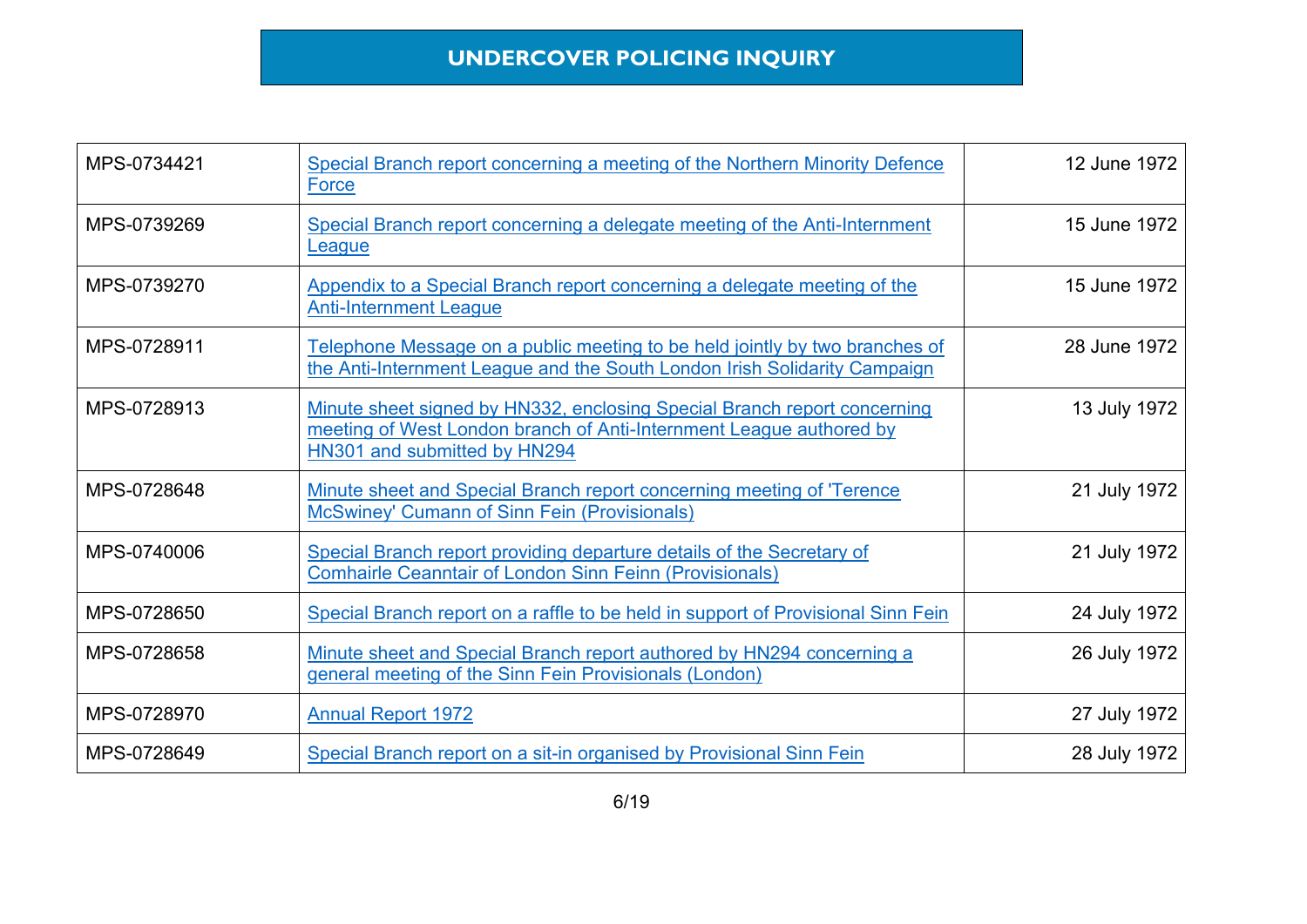| MPS-0739324 | Special Branch Report concerning a meeting of the London branch of Sinn<br><b>Feinn (Provisionals)</b>                                                                                                                                    | 31 July 1972      |
|-------------|-------------------------------------------------------------------------------------------------------------------------------------------------------------------------------------------------------------------------------------------|-------------------|
| MPS-0739282 | Special Branch report listing attendees at a meeting of the Anti-Internment<br>League                                                                                                                                                     | 10 August 1972    |
| MPS-0728933 | Minute Sheet enclosing Special Branch report on a meeting of the Fulham and<br>Hammersmith branch of the Anti-Internment League                                                                                                           | 07 September 1972 |
| MPS-0728836 | Special Branch report by HN298 on a meeting of the Central London Anti-<br><b>Internment League</b>                                                                                                                                       | 21 September 1972 |
| MPS-0728845 | Special Branch report on an Anti-Internment League National Conference                                                                                                                                                                    | 16 October 1972   |
| MPS-0728864 | Special Report including information on upcoming Anti-Internment League<br>meetings                                                                                                                                                       | 26 October 1972   |
| MPS-0728867 | Minute sheet signed by HN332, enclosing telephone message concerning<br>upcoming meeting of South London branch of Anti-Internment League and<br>Special Branch report regarding that meeting authored by HN301 and<br>submitted by HN294 | 27 October 1972   |
| MPS-0724166 | Memorandum from HN294 on SDS expenditure                                                                                                                                                                                                  | 10 November 1972  |
| MPS-0728859 | Special Branch report concerning International Socialist support for an<br>upcoming Anti-Internment League demonstration                                                                                                                  | 11 November 1972  |
| MPS-0724165 | Memorandum from HN294 on SDS expenditure                                                                                                                                                                                                  | 17 January 1973   |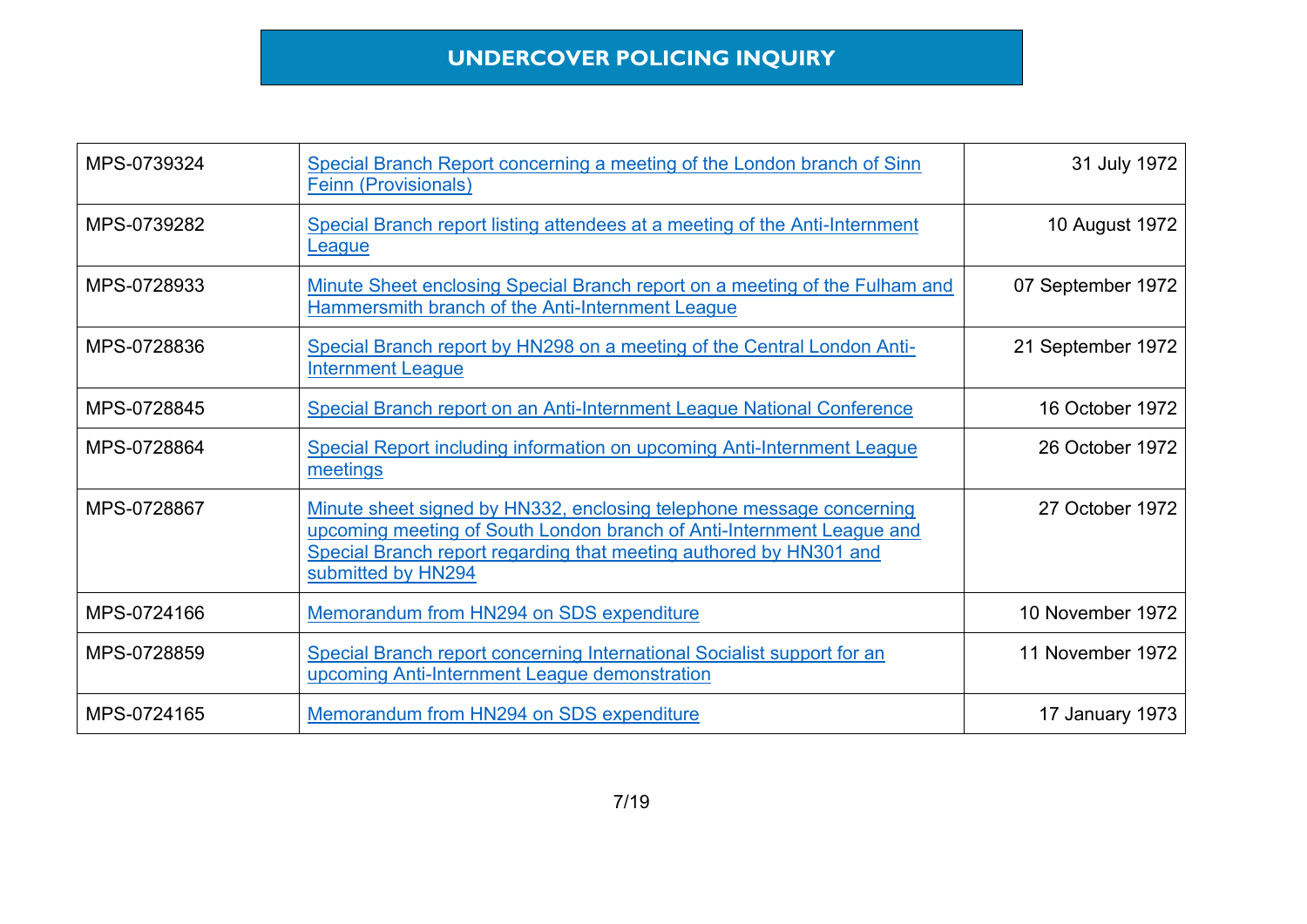| UCPI0000008034 | Special Branch report concerning a public meeting of the Anti-Internment<br>League                                                             | 18 January 1973  |
|----------------|------------------------------------------------------------------------------------------------------------------------------------------------|------------------|
| MPS-0737801    | Special Branch report on the inaugural meeting of the Irish Civil Rights<br><b>Association (London) sponsored by Sinn Fein (Provisionals)</b>  | 30 January 1973  |
| UCPI0000030069 | Security Service note for policy file concerning discussion with CI HN294<br>regarding SDS targeting of IS and the IMG                         | 30 March 1973    |
| MPS-0729047    | Special Branch report on 1973 IMG Annual General Conference                                                                                    | 01 June 1973     |
| MPS-0729093    | Minute Sheet discussing report from HN338 on IMG dissension                                                                                    | 07 June 1973     |
| MPS-0739208    | Special Branch report concerning an active member of the Fulham and<br><b>Hammersmith Branch of the International Socialists</b>               | 02 July 1973     |
| UCPI0000030049 | Security Service note for file concerning meeting between D CH Supt Watts,<br>DCI HN294 and Security Service to discuss targets and coverage   | 13 November 1973 |
| MPS-0724153    | Memorandum from HN294 on SDS expenditure                                                                                                       | 20 November 1973 |
| MPS-0724154    | Memorandum from HN294 on SDS expenditure                                                                                                       | 21 December 1973 |
| UCPI0000030050 | Security Service note for policy file concerning meeting between DCI HN294,<br>DI Brice and Security Service to discuss queries from F1B desks | 11 January 1974  |
| MPS-0724155    | <b>Memorandum concerning SDS expenditure</b>                                                                                                   | 01 March 1974    |
| MPS-0728975    | <b>Annual Report 1973</b>                                                                                                                      | 06 March 1974    |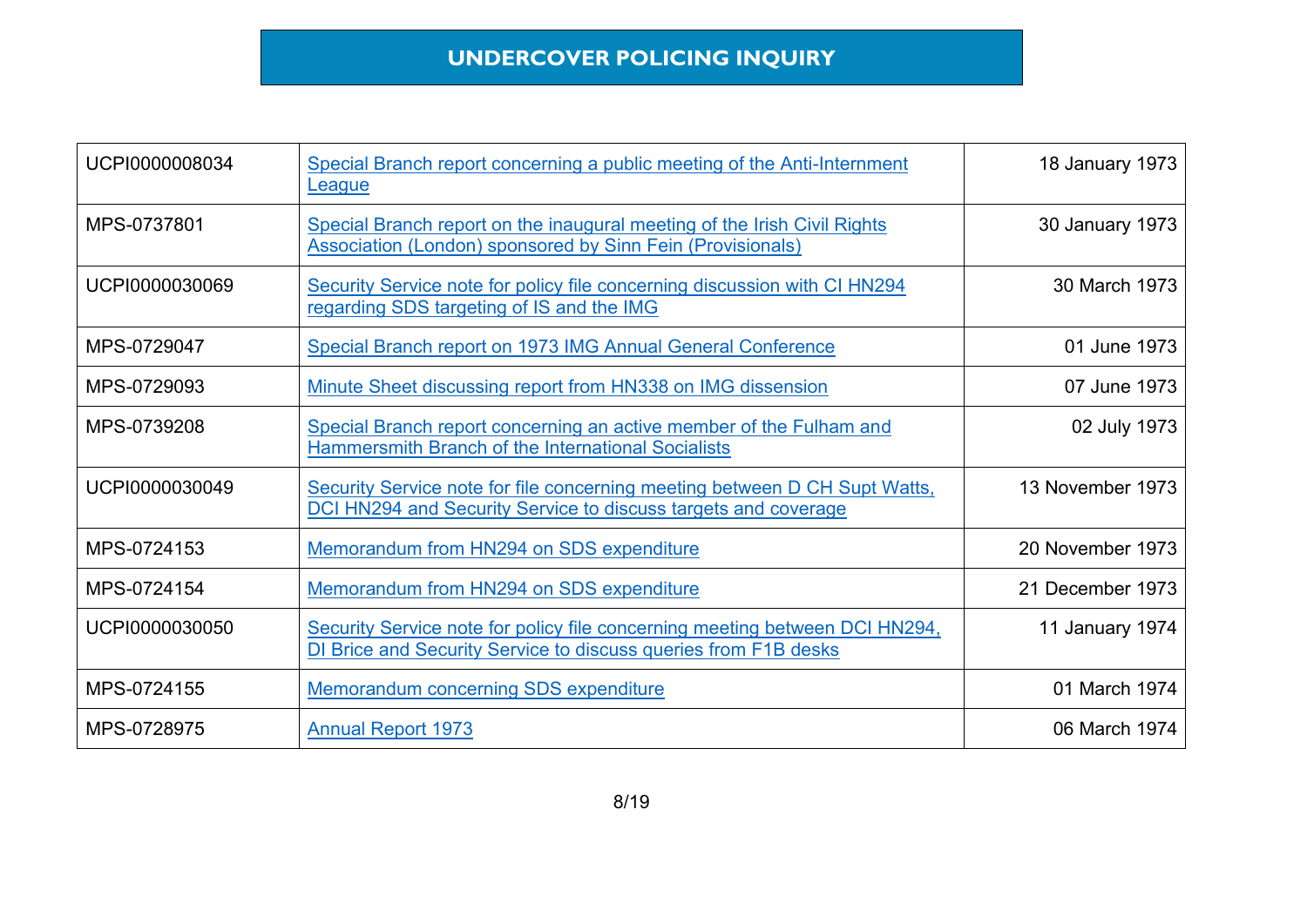| <b>Reference</b> | <b>Publication</b>                                                                                                     | <b>Document date</b> |
|------------------|------------------------------------------------------------------------------------------------------------------------|----------------------|
| MPS-0730068      | Telegram for HN332 regarding foreign students at Crystal Palace Camping<br><b>Site</b>                                 | 25 October 1968      |
| MPS-0730219      | Minute Sheet relating to maintaining a covert police penetration squad<br>following the Autumn Offensive demonstration | 09 November 1968     |
| MPS-0741375      | Special Branch report covering a meeting of the Terence McSweeney<br><b>Cumann of London Sinn Fein</b>                 | 13 September 1971    |
| MPS-0728438      | Special Branch report on members of London Sinn Fein receiving instructions<br>from Dublin                             | 14 September 1971    |
| MPS-0728439      | Special Branch report covering a meeting of the Terence McSweeney cumann<br>of Sinn Fein                               | 17 September 1971    |
| UCPI0000007925   | Special Branch report covering a meeting of the Anti-Internment League<br><b>Labour Committee Against Internment</b>   | 21 September 1971    |
| UCPI0000016065   | Special Branch report authored by HN332 concerning a meeting of the<br>Hammersmith branch of NICRA                     | 22 September 1971    |
| MPS-0728441      | Special Branch report covering a meeting of the Terence McSweeney<br><b>Cumann of Sinn Fein</b>                        | 28 September 1971    |
| MPS-0731832      | Special Branch report concerning a business meeting held by the Lambeth<br><b>Branch of IS</b>                         | 30 September 1971    |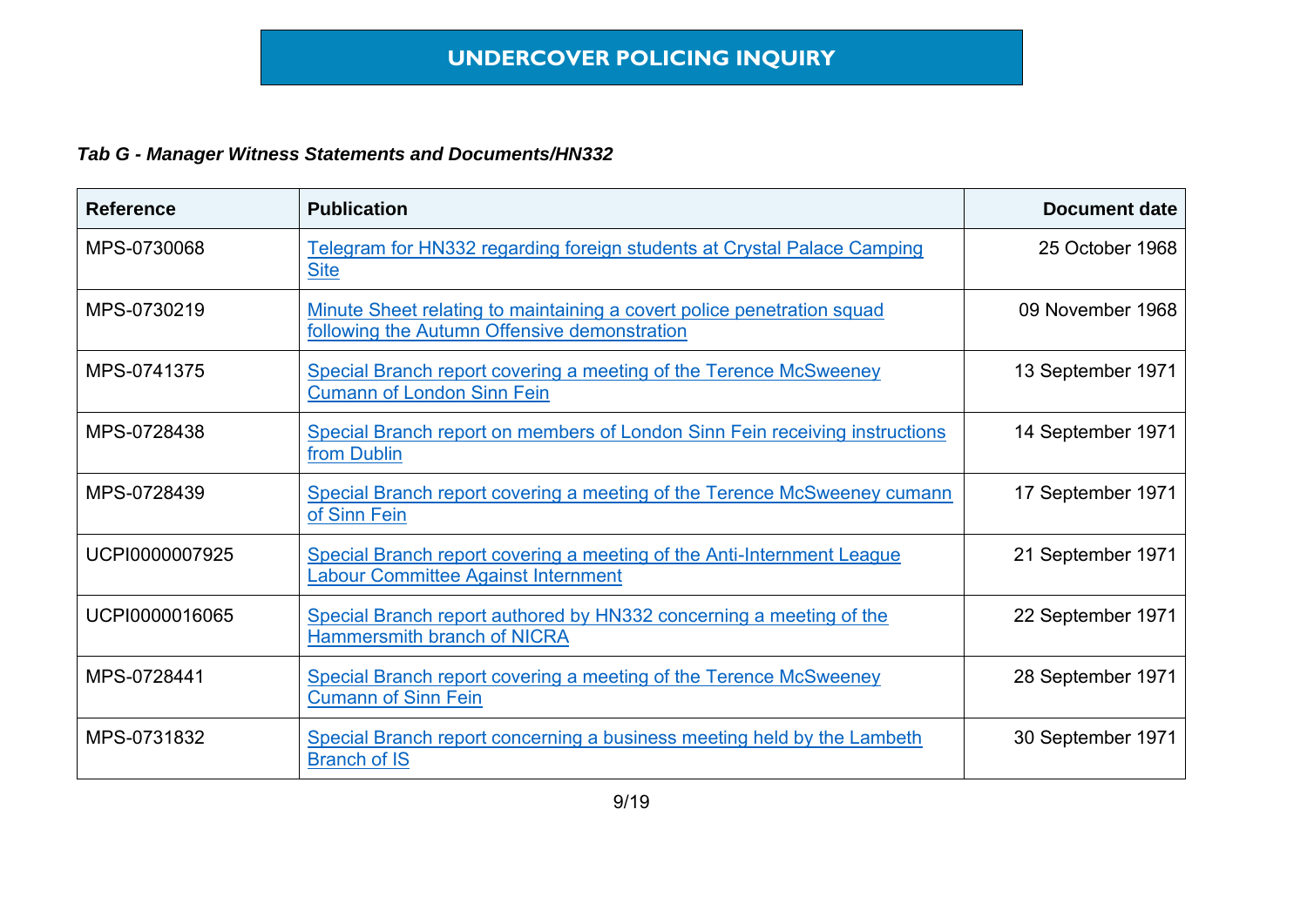| MPS-0738299    | Special Branch report on a meeting of the Irish Solidarity Campaign held to<br>discuss ways to assist the Anti-Internment League in preparations for an<br>upcoming demonstration | 08 October 1971 |
|----------------|-----------------------------------------------------------------------------------------------------------------------------------------------------------------------------------|-----------------|
| UCPI0000016068 | Special Branch report authored by HN332 concerning the NICRA Executive<br><b>Committee's view of Hammersmith branch</b>                                                           | 11 October 1971 |
| MPS-0728445    | Special Branch report regarding members of London Sinn Fein (Provisionals)<br>and a number of supporters of the 'Anti- Internment League'                                         | 12 October 1971 |
| MPS-0731834    | Special Branch report concerning a business meeting held by the Lambeth<br><b>Branch of IS</b>                                                                                    | 12 October 1971 |
| UCPI0000016066 | Special Branch report on a dance held by the Walthamstow Branch of the<br><b>Northern Ireland Civil Rights Association</b>                                                        | 12 October 1971 |
| MPS-0738301    | Special Branch report covering a meeting of the London Branch of the Irish<br><b>Solidarity Campaign</b>                                                                          | 13 October 1971 |
| UCPI0000016067 | Special Branch report authored by HN332 concerning actions and affiliations<br>of two members of the Highgate branch of NICRA                                                     | 14 October 1971 |
| UCPI0000015677 | Special Branch Report with information on the IMG's Red Defence Force                                                                                                             | 21 October 1971 |
| MPS-0728446    | Special Branch report covering the weekly meeting of the Terence McSwiney,<br><b>Cumann of Sinn Fein</b>                                                                          | 22 October 1971 |
| MPS-0738307    | Special Branch report covering a meeting of the London Branch of the ISC                                                                                                          | 29 October 1971 |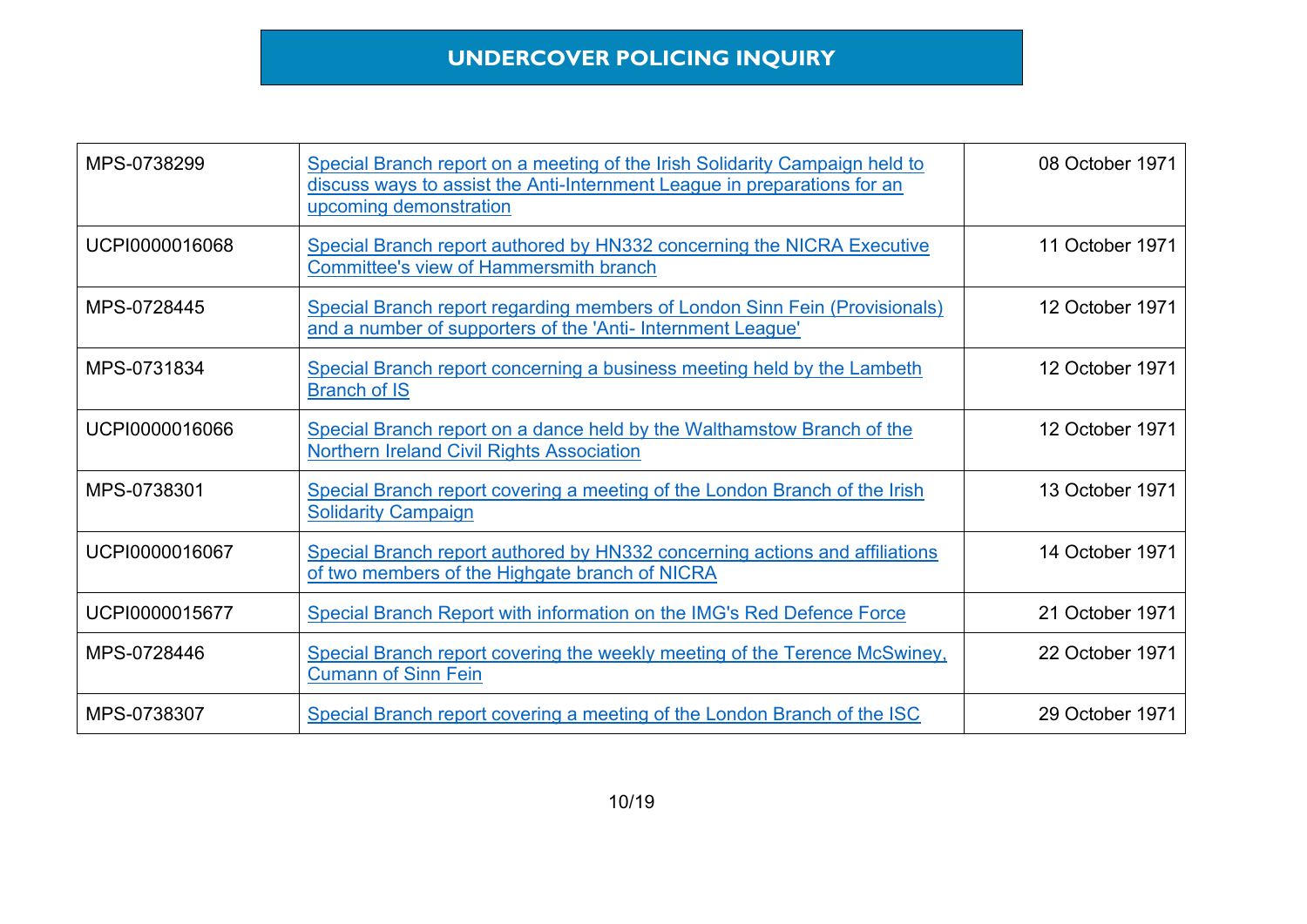| MPS-0731843    | Special Branch report concerning an individual joining the Croydon Branch of<br><b>International Socialists</b>                                                         | 10 November 1971 |
|----------------|-------------------------------------------------------------------------------------------------------------------------------------------------------------------------|------------------|
| MPS-0738302    | Special Branch report covering a meeting of the Central London Branch of the<br><b>Irish Solidarity Campaign</b>                                                        | 11 November 1971 |
| UCPI0000016070 | Special Branch report authored by HN332 covering the Annual General<br>Meeting of NICRA (London Region) and attaching an income and expenditure<br>account of the group | 11 November 1971 |
| MPS-0728448    | Special Branch report covering the annual general meeting of the South<br><b>London Cumann of Sinn Fein</b>                                                             | 16 November 1971 |
| UCPI0000008136 | Special Branch report on a weekly meeting of the Hammersmith branch of the<br><b>Northern Irish Civil Rights Association</b>                                            | 16 November 1971 |
| MPS-0728449    | Special Branch report covering the annual general meeting of the South<br><b>London Cumann of Sinn Fein</b>                                                             | 22 November 1971 |
| MPS-0728451    | Special Branch report covering the Annual General meeting of the Comhairle<br>Ceantair (District Committee) of the London Region of Sinn Fein (Provisionals)            | 30 November 1971 |
| MPS-0738310    | Special Branch report covering a meeting of the Central London Branch of the<br><b>Irish Solidarity Campaign</b>                                                        | 02 December 1971 |
| UCPI0000008938 | Special Branch report on a meeting of the North London Red Circle including<br>an 'educational' on Ireland                                                              | 02 December 1971 |
| UCPI0000024754 | Special Branch report on a meeting of the Central London Branch of the Irish<br>Solidarity Campaign including discussion on the Anti-Internment League                  | 02 December 1971 |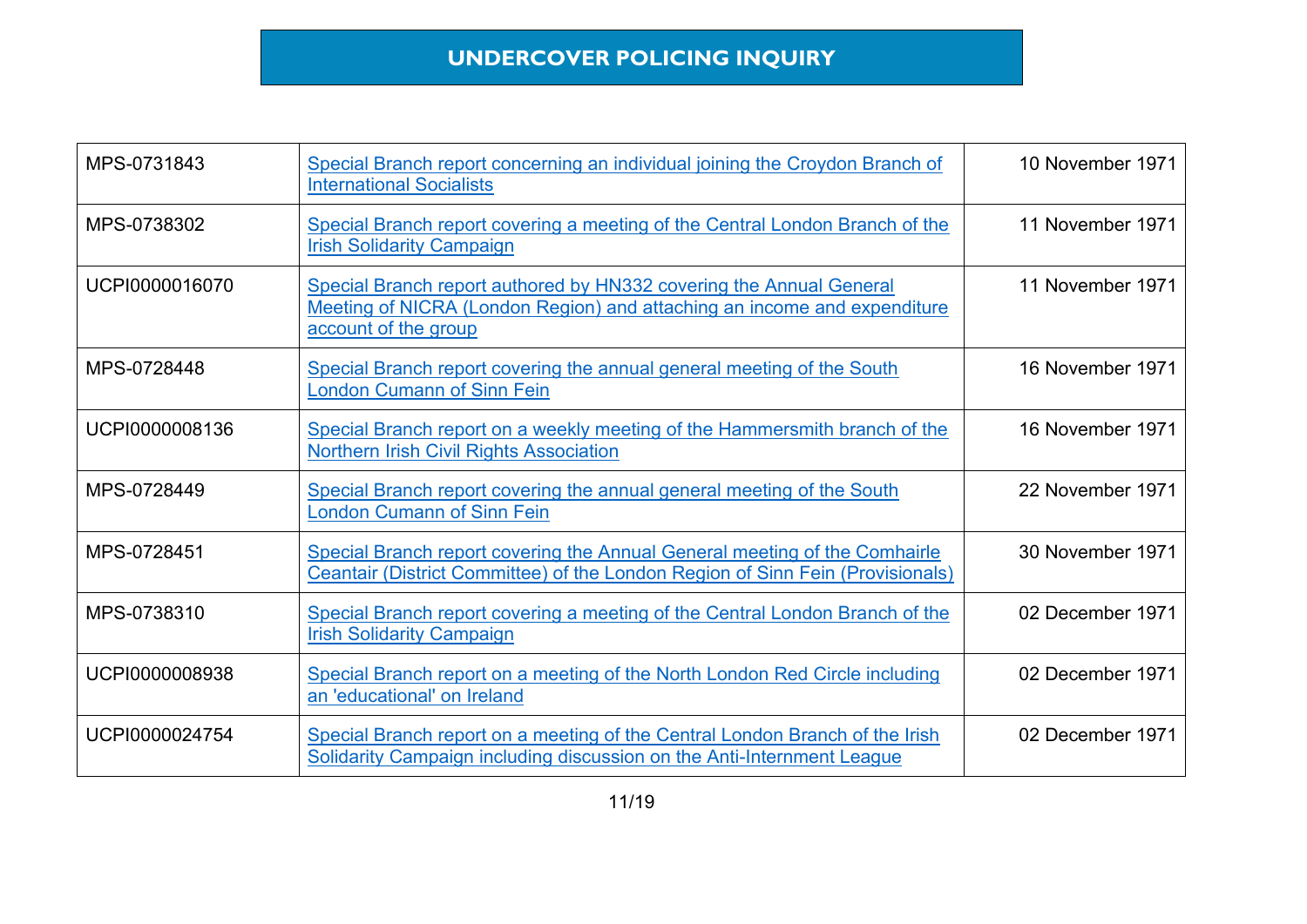| MPS-0728453    | Special Branch report covering a meeting of the Comhairle Ceantair                                                                                                | 08 December 1971 |
|----------------|-------------------------------------------------------------------------------------------------------------------------------------------------------------------|------------------|
| UCPI0000010932 | Special Branch report authored by HN348 concerning a meeting of the<br><b>Women's Liberation Front</b>                                                            | 13 December 1971 |
| UCPI0000014310 | Special Branch report authored by HN348 concerning a talk given by Dr<br>Joshua Hall on behalf of the Society of Anglo Chinese Understanding                      | 13 December 1971 |
| MPS-0728457    | Special Branch report covering the weekly meetings of the 'Terence<br><b>McSwiney' Cumann of Sinn Feinn (Provisionals)</b>                                        | 13 December 1971 |
| UCPI0000007799 | Special Branch report on a meeting of the Central London Irish Solidarity<br>Campaign including an 'educational' on the subject of 'Republicanism and<br>Marxism' | 14 December 1971 |
| MPS-0728971    | <b>Annual Report 1971</b>                                                                                                                                         | 17 December 1971 |
| MPS-0728460    | Special Branch report covering the weekly meetings of the 'Terence<br><b>McSwiney' Cumann of Sinn Feinn (Provisionals)</b>                                        | 20 December 1971 |
| MPS-0724176    | Memorandum from HN294 on SDS expenditure                                                                                                                          | 31 December 1971 |
| UCPI0000010931 | Special Branch report authored by HN348 concerning a meeting of the<br>Women's Liberation Front and attaching draft constitution                                  | 04 January 1972  |
| MPS-0740355    | Special Branch report authored by HN45 concerning a forthcoming rally and<br>march organised by the East London branch of the Anti-Internment League              | 06 January 1972  |
| UCPI0000008942 | Special Branch report on a meeting of the North London Red Circle including<br>a talk on Chile                                                                    | 13 January 1972  |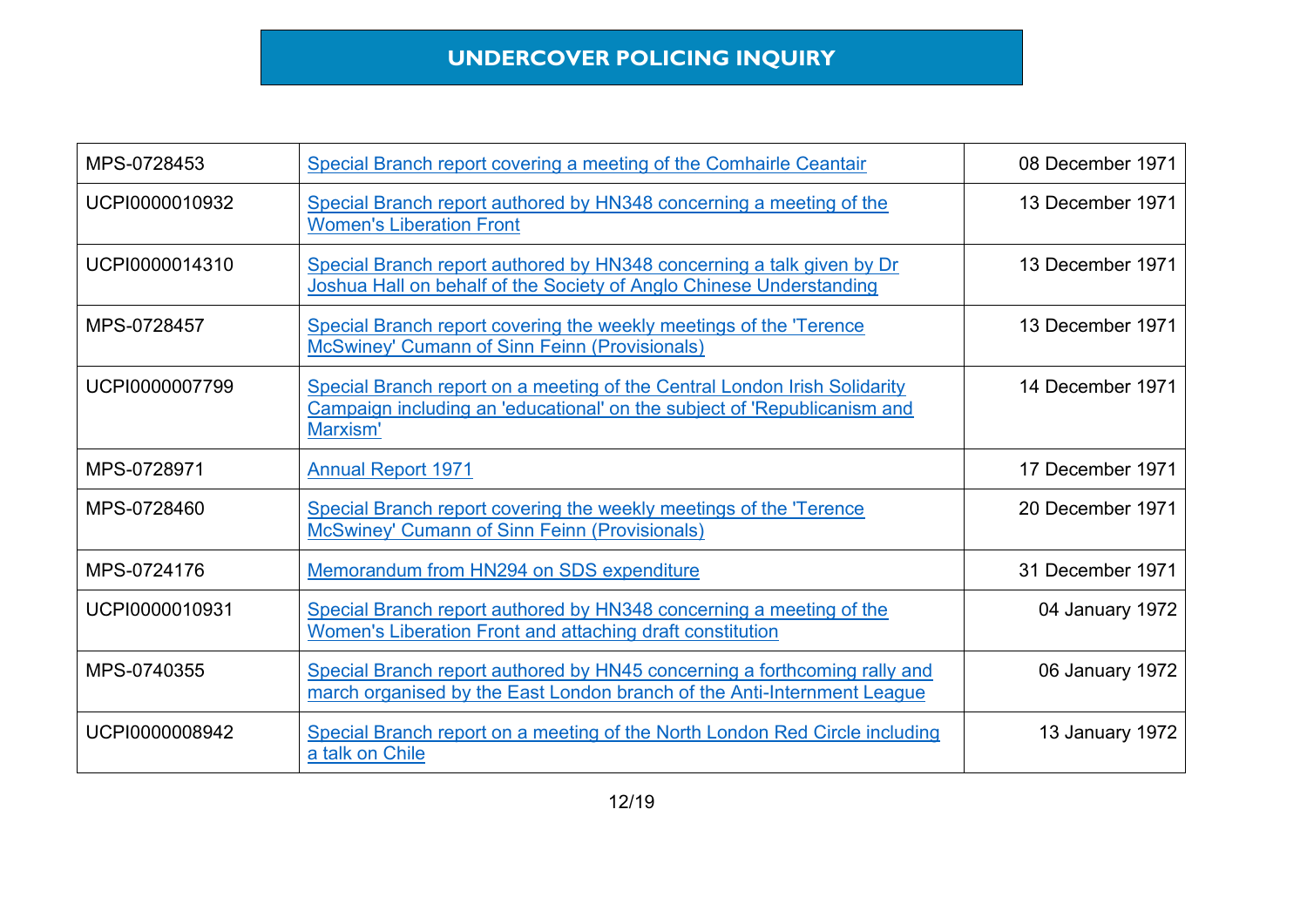| MPS-0728802 | Special Branch report on the appointment of press officers for the Anti-<br><b>Internment League</b>                                             | 18 January 1972   |
|-------------|--------------------------------------------------------------------------------------------------------------------------------------------------|-------------------|
| MPS-0728803 | Special Branch report on the appointment of a full-time organiser for the Anti-<br><b>Internment League</b>                                      | 18 January 1972   |
| MPS-0732360 | Special Branch report on a meeting of the Notting Hill Spartacus League                                                                          | 21 January 1972   |
| MPS-0730516 | Memorandum signed by HN332 to Commander Ops concering the possibility<br>of HN45 running Banner Books & Crafts                                   | 07 February 1972  |
| MPS-0724137 | Handwritten note by HN332 concerning the creation of a documented history<br>of the original 'Hairies'                                           | 27 January 1975   |
| MPS-0732953 | Minute sheet containing correspondence between HN332, Commander Ops<br>and DAC discussing a potential trip by DC Clark to Northern Ireland       | 05 September 1975 |
| MPS-0730745 | Memorandum from Ch. Supt. Watts to Commander Ops concerning the<br>findings of a working party set up to review the current situation of the SDS | 15 March 1976     |

| <b>Reference</b> | <b>Publication</b>                                                                             | Document date |
|------------------|------------------------------------------------------------------------------------------------|---------------|
| MPS-0726608      | Witness statement of David Bicknell, provided to Operation Herne and dated<br>27 November 2015 |               |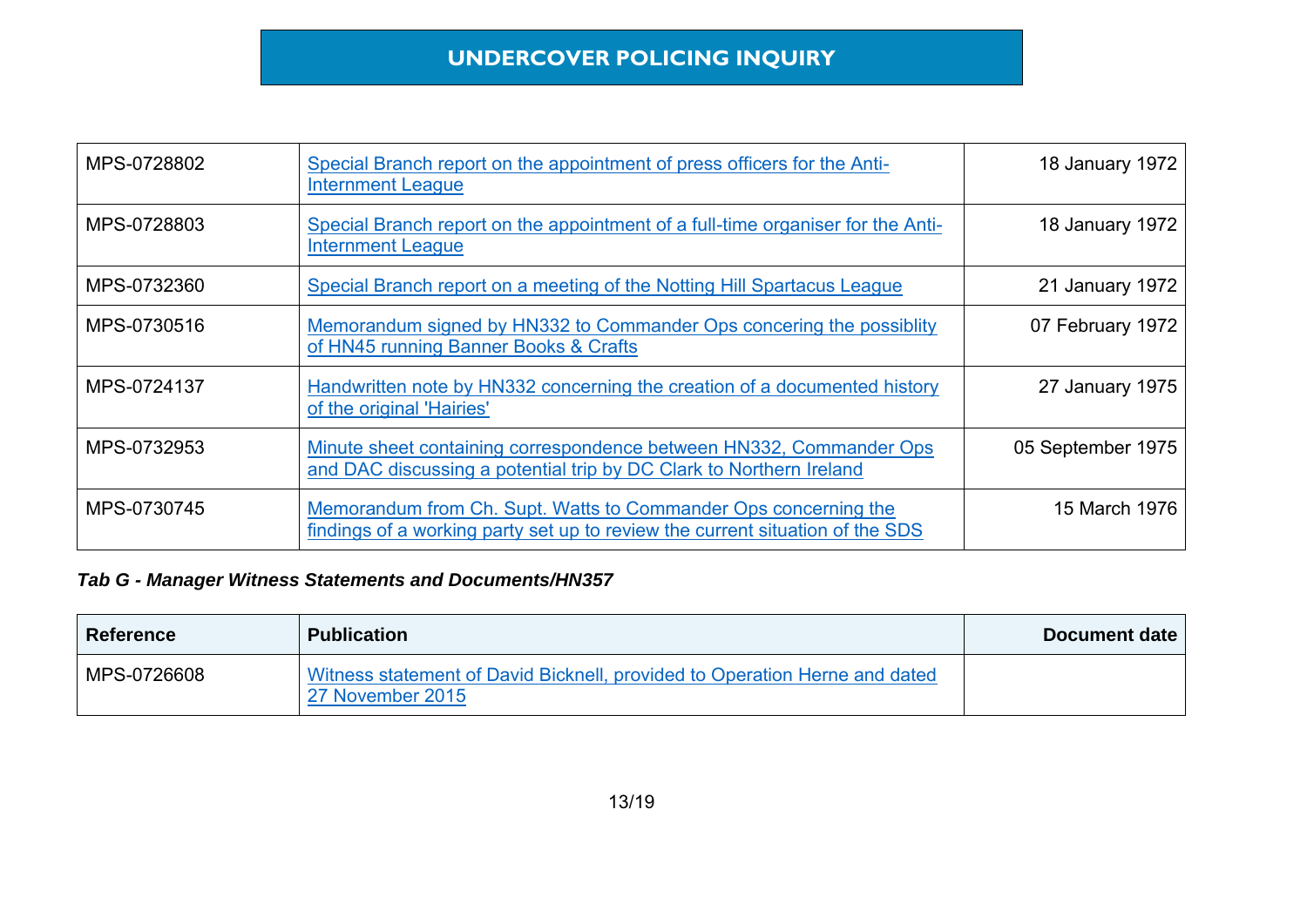| <b>Reference</b> | <b>Publication</b>                                                                                                                                                                            | <b>Document date</b> |
|------------------|-----------------------------------------------------------------------------------------------------------------------------------------------------------------------------------------------|----------------------|
| MPS-0730906      | <b>Annual Report 1974</b>                                                                                                                                                                     | 22 March 1974        |
| MPS-0724148      | Memorandum signed by CI Kneale concerning SDS expenditure                                                                                                                                     | 23 May 1974          |
| MPS-0724152      | Memorandum signed by CI Kneale regarding changes in SDS staffing                                                                                                                              | 31 May 1974          |
| MPS-0724149      | Memorandum signed by CI Kneale concerning SDS expenditure                                                                                                                                     | 02 July 1974         |
| UCPI0000030896   | Note entitled 'Organisations currently penetrated by SDS' signed by CI Kneale                                                                                                                 | 30 August 1974       |
| UCPI0000030762   | Security Service Note for File on a meeting held at New Scotland Yard                                                                                                                         | 05 September 1974    |
| MPS-0724144      | Memorandum concerning SDS expenditure                                                                                                                                                         | 30 September 1974    |
| UCPI0000030053   | Security Service note for file concerning attendance by Det Supt Bicknell and<br>DCI Kneale at Security Service on instruction from Commander Rodger to<br>discuss handling of agent material | 13 November 1974     |
| MPS-0724142      | Memorandum from Chief Inspector to Commander Operations stating that<br>HN13 is willing to join the SDS                                                                                       | 09 December 1974     |
| MPS-0724139      | Memorandum concerning SDS expenditure countersigned by HN357                                                                                                                                  | 19 December 1974     |
| UCPI0000015023   | Special Branch report on a meeting of the Freedom Collective at Freedom<br><b>Bookshop</b>                                                                                                    | 19 December 1974     |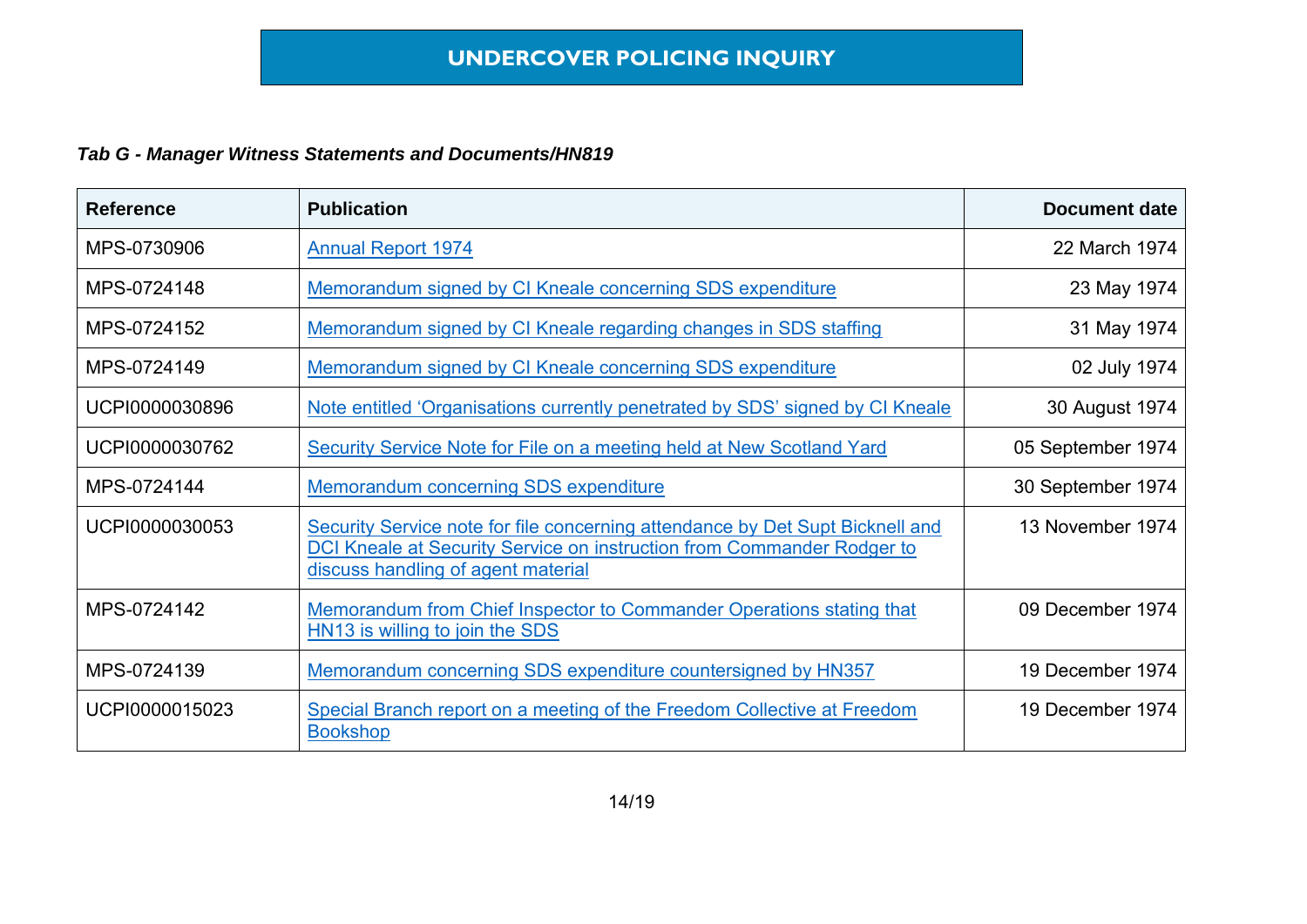| UCPI0000015041 | Special Branch report concerning personal details of a member of the Workers<br>Revolutionary Party, provided in response to a letter requesting information                                         | 31 December 1974 |
|----------------|------------------------------------------------------------------------------------------------------------------------------------------------------------------------------------------------------|------------------|
| UCPI0000012025 | Special Branch report submitting copies of the North London International<br>Socialists' babysitting rota                                                                                            | 08 January 1975  |
| UCPI0000012115 | Special Branch report on the arrest and court appearance of Ernest Rodker                                                                                                                            | 11 February 1975 |
| UCPI0000006850 | Special Branch report signed by HN351 on a birthday party attended by<br>members of the International Socialists                                                                                     | 25 February 1975 |
| UCPI0000006947 | Special Branch report concerning meeting of East Ham All Trades Union<br><b>Alliance</b>                                                                                                             | 20 March 1975    |
| MPS-0730681    | Memorandum signed by CI Kneale regarding HN351 and HN13                                                                                                                                              | 20 March 1975    |
| MPS-0728710    | Minute sheet enclosing Special Branch report on a meeting of the South East<br>London Branch of TOM chaired by Richard Chessum                                                                       | 07 April 1975    |
| UCPI0000007032 | Special Branch report on a member of the Kingston branch of the Anarchist<br><b>Workers Association</b>                                                                                              | 08 April 1975    |
| UCPI0000007036 | Special Branch report covering fifth National Conference of All Trades Union<br>Alliance held under aegis of Workers Revolutionary Party                                                             | 09 April 1975    |
| MPS-0728739    | Minute sheet signed by TN38 enclosing Special Branch report on contact<br>made with the local trade union movement to publicise the TOM Labour<br>Movement Conference and a local TOM public meeting | 28 May 1975      |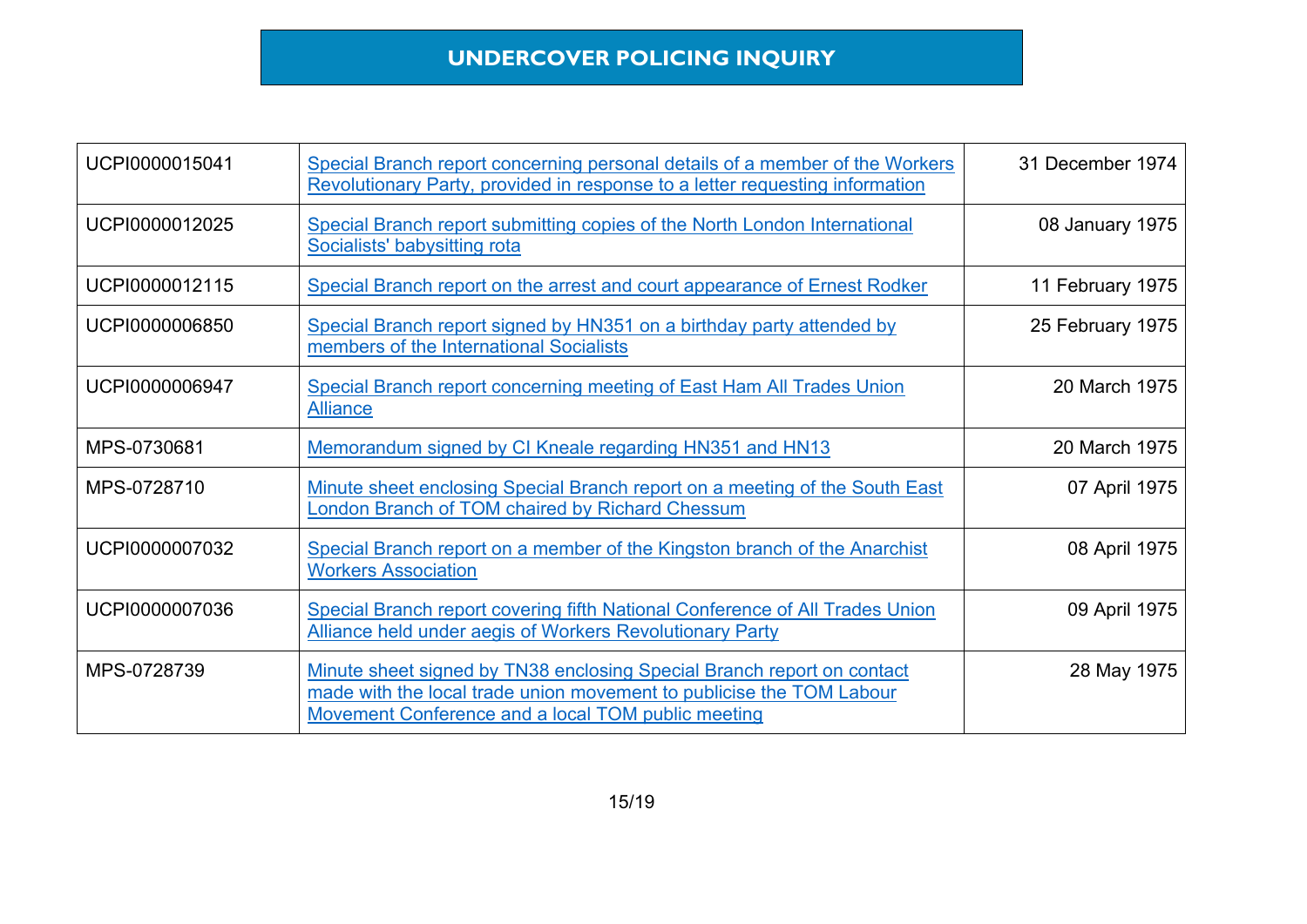| MPS-0728669    | Minute sheet enclosing a Special Branch report on a weekly meeting of the<br>South East London branch of TOM                                                                                   | 27 June 1975      |
|----------------|------------------------------------------------------------------------------------------------------------------------------------------------------------------------------------------------|-------------------|
| MPS-0732954    | Memorandum from Chief Inspector to Chief Superintendent requesting<br>permission for DC Clark to travel to Northern Ireland                                                                    | 04 September 1975 |
| MPS-0728755    | Minute sheet enclosing a Special Branch report on a meeting of the London<br>Co-Ordinating Committee of TOM discussing participation in future<br>demonstrations and vigils                    | 25 September 1975 |
| MPS-0741114    | Memorandum from Chief Inspector to the Chief Superintendent requesting<br>permission for HN298 to travel to a Workers Revolutionary Party education<br>centre in Derbyshire to attend a course | 25 September 1975 |
| UCPI0000007646 | Special Branch report concerning personal details of a former member of<br><b>Workers Revolutionary Party</b>                                                                                  | 26 September 1975 |
| UCPI0000009259 | Special Branch report concerning details of a 16-year-old member of Hackney<br>Young Socialists signed by DI Craft                                                                             | 30 October 1975   |
| UCPI0000009417 | Special Branch report concerning personal details of a 16-year-old member of<br>Dagenham branch of Young Socialists                                                                            | 05 January 1976   |
| UCPI0000027451 | Security Service note for policy file concerning meeting between DCI Kneale,<br>DI Craft and F5                                                                                                | 16 January 1976   |
| MPS-0730745    | Memorandum from Ch. Supt. Watts to Commander Ops concerning the<br>findings of a working party set up to review the current situation of the SDS                                               | 15 March 1976     |
| MPS-0730099    | <b>Annual Report 1975</b>                                                                                                                                                                      | 19 March 1976     |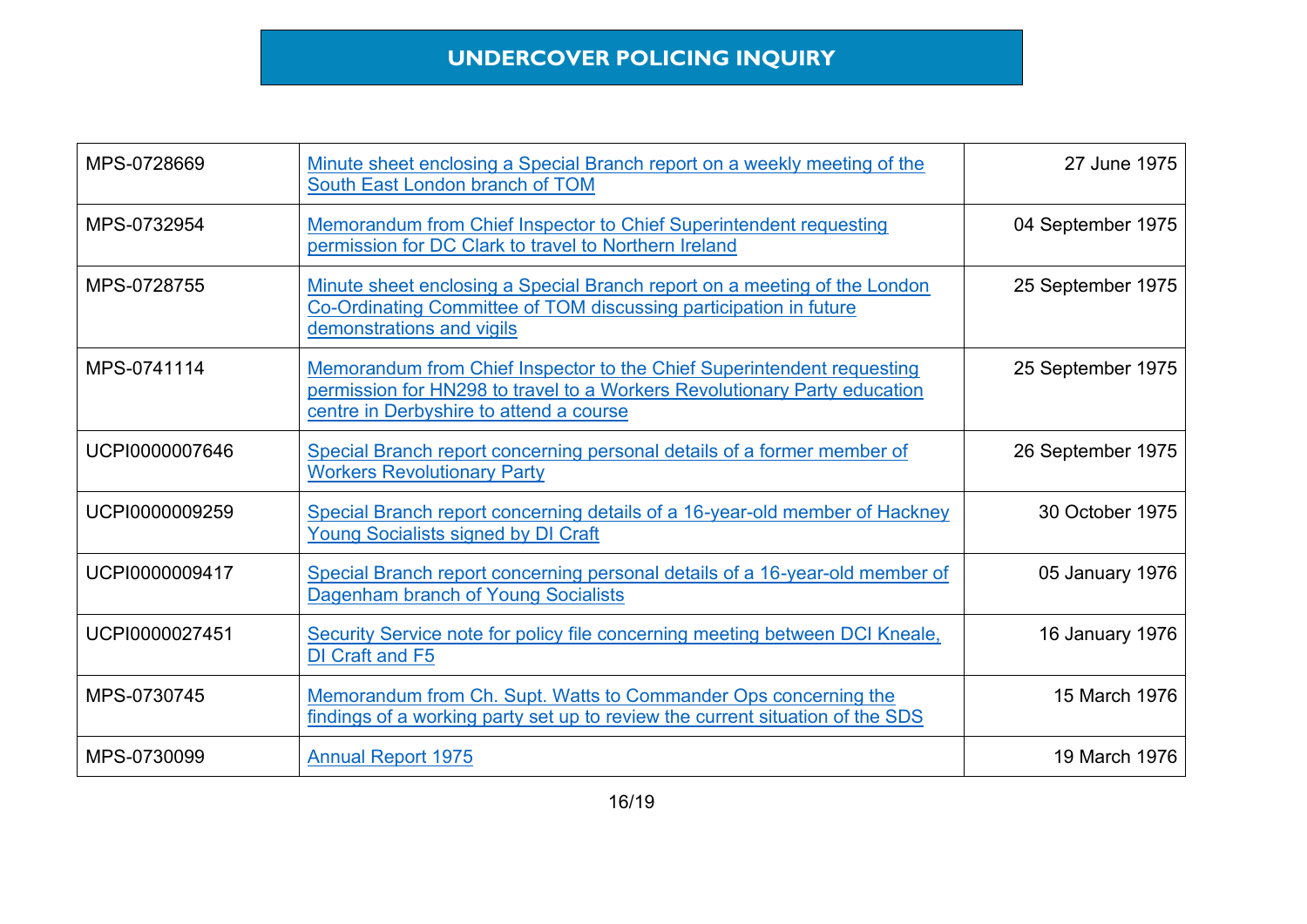| MPS-0732910 | Minute sheet and correspondence stating that the identity of DS Clark has<br>come under scrutiny by London members of Big Flame | 24 September 1976 |
|-------------|---------------------------------------------------------------------------------------------------------------------------------|-------------------|
| MPS-0730725 | MPS telephone message from Box 500 to A/Chief Supt Kneale thanking him<br>for HN353's report on the IMG National Conference     | 03 November 1976  |

| <b>Reference</b> | <b>Publication</b>                                                                                                        | <b>Document date</b> |
|------------------|---------------------------------------------------------------------------------------------------------------------------|----------------------|
| MPS-0739208      | Special Branch report concerning an active member of the Fulham and<br>Hammersmith Branch of the International Socialists | 02 July 1973         |
| MPS-0747708      | <b>Memorandum on SDS Transport Finances</b>                                                                               | 28 November 1973     |
| MPS-0728975      | <b>Annual Report 1973</b>                                                                                                 | 06 March 1974        |
| MPS-0730906      | <b>Annual Report 1974</b>                                                                                                 | 22 March 1974        |
| MPS-0737401      | 1973 Special Branch C Squad Organogram by position                                                                        | 08 March 2019        |
| MPS-0737402      | 1973 Special Branch C Squad Organogram by named individual                                                                | 08 March 2019        |
| MPS-0747760      | First Witness Statement of HN2041 Anthony Greenslade                                                                      | 27 July 2021         |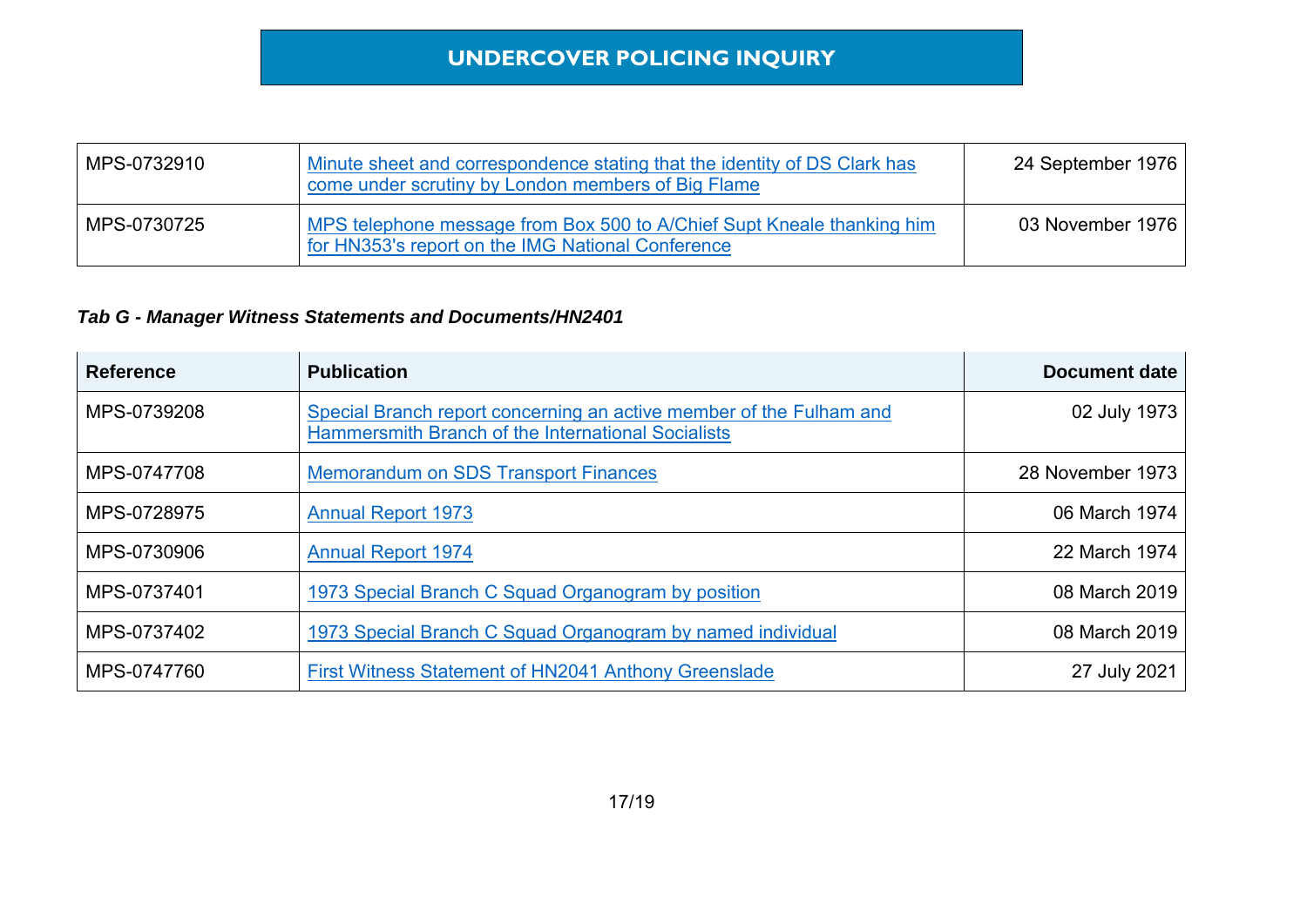| <b>Reference</b> | <b>Publication</b>                                                                                                                                                               | <b>Document date</b> |
|------------------|----------------------------------------------------------------------------------------------------------------------------------------------------------------------------------|----------------------|
| MPS-0728971      | <b>Annual Report 1971</b>                                                                                                                                                        | 17 December 1971     |
| UCPI0000030066   | Special Branch letter enclosing minutes of a meeting between Security<br>Service, Commander Rodger, Dixon, Saunders, HN294 and DS Smith held on<br><b>13 January 1972</b>        | 18 January 1972      |
| MPS-0526782      | Minute sheet signed by MD Rodger, enclosing reports concerning the arrests<br>and charges of demonstrators against the English Rugby Team's departure for<br><b>South Africa</b> | 17 May 1972          |
| MPS-0728970      | <b>Annual Report 1972</b>                                                                                                                                                        | 27 July 1972         |
| MPS-0739208      | Special Branch report concerning an active member of the Fulham and<br>Hammersmith Branch of the International Socialists                                                        | 02 July 1973         |
| UCPI0000030050   | Security Service note for policy file concerning meeting between DCI HN294,<br>DI Brice and Security Service to discuss queries from F1B desks                                   | 11 January 1974      |
| MPS-0735753      | Minute Sheet and Memorandum concerning a meeting with the Security<br>Service to discuss recent developments                                                                     | 30 January 1974      |
| MPS-0728975      | <b>Annual Report 1973</b>                                                                                                                                                        | 06 March 1974        |
| MPS-0730906      | <b>Annual Report 1974</b>                                                                                                                                                        | 22 March 1974        |